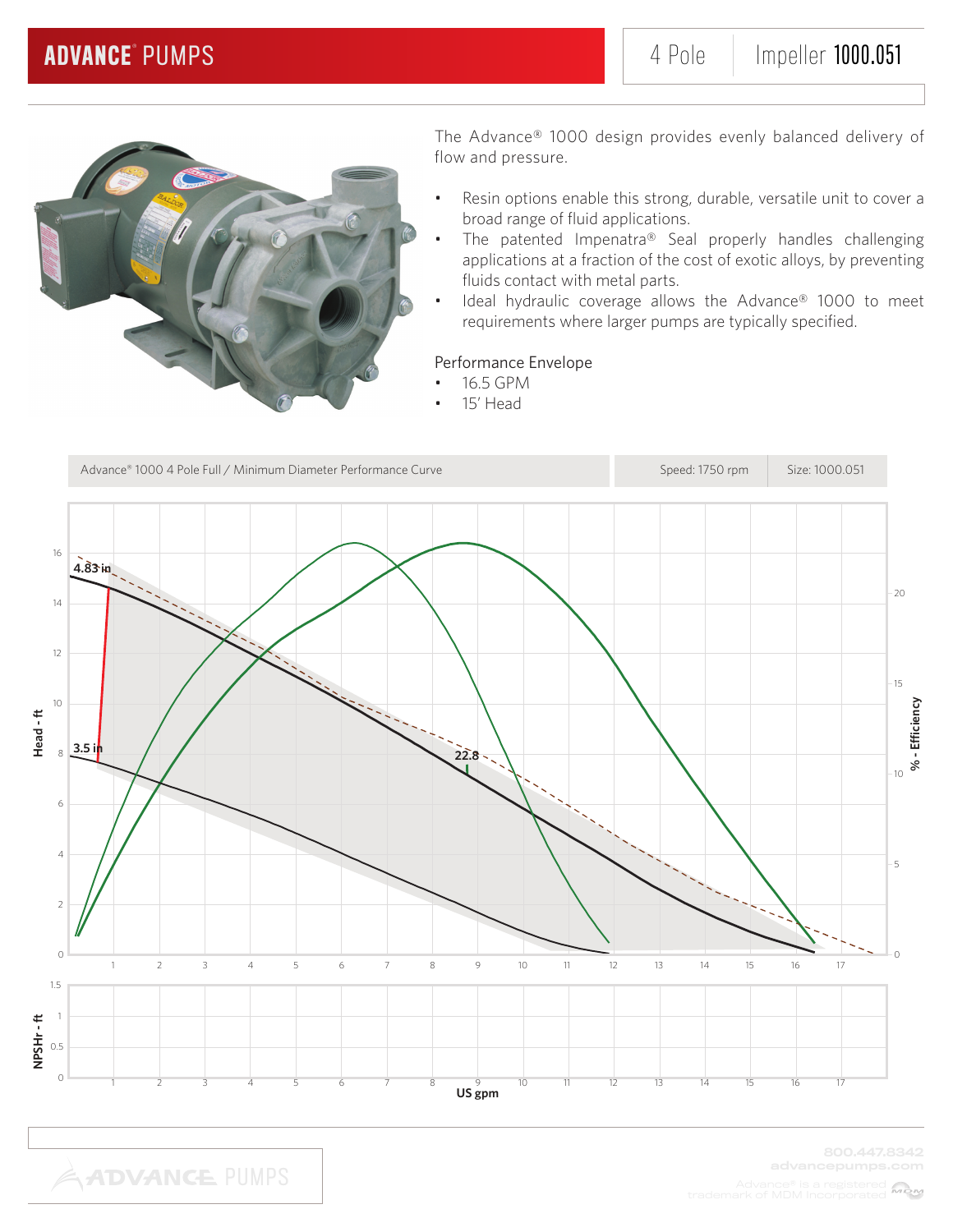## 4 Pole | Data Sheet 1000.051

### Pump:

Size: 051 Type: Advance 1000<br>
Synch speed: 1800 rpm<br>
Dia: 4.83 in Synch speed: 1800 rpm Curve: 011212-4 Impeller: 1000.051 Specific Speeds: Ns: 982

#### Pump Limits:

Temperature: 180 °F Power: ---<br>Pressure: 100 psi g extends the Eye area: ---Pressure: 100 psi g Sphere size: 0.105 in

| ---- Data Point ----     |                         |  |  |  |
|--------------------------|-------------------------|--|--|--|
| Flow:                    | 8.76 US gpm             |  |  |  |
| Head <sup>.</sup>        | 717 ft                  |  |  |  |
| Fff                      | 228%                    |  |  |  |
| Power:                   | 0.0696 hp               |  |  |  |
| NPSHr:                   |                         |  |  |  |
| ---- Design Curve ----   |                         |  |  |  |
| Shutoff head:            | $15.1$ ft               |  |  |  |
| Shutoff dP <sup>.</sup>  | 6.54 psi                |  |  |  |
| Min flow <sup>.</sup>    | 0.876 US gpm            |  |  |  |
| BEP: 22.8% @ 8.76 US gpm |                         |  |  |  |
| NOL power:               |                         |  |  |  |
|                          | 0.0786 hp @ 5.99 US gpm |  |  |  |

-- Max Curve --

Max power: 0.0786 hp @ 5.99 US gpm

Nss: --- Dimensions: Suction: 1.5 in

Discharge: 1.5 in



Flow: --- Head: ---

F luid: NPSHa: ---

Water Temperature: 60 °F<br>SG: 1 Vapor pressure: 0.2 SG: 1 Vapor pressure: 0.2563 psi a Atm pressure: 14.7 psi a

### Motor:

Standard: NEMA Enclosure: TEFC

Speed: 1800 Frame: 56J Sizing criteria: Max Power on Design Curve

Size: 0.08 hp



#### Performance E valuation:

**ADVANCE PUMPS** 

| Flow<br>US gpm | Speed<br>rpm | Head<br>ft | Efficiency<br>% | Power<br>hp | <b>NPSHr</b><br>ft |
|----------------|--------------|------------|-----------------|-------------|--------------------|
| 15.7           | 1750         | 0.62       | 3               | 0.0656      | $\cdots$           |
| 13.1           | 1750         | 2.56       | 12              | 0.0689      | $- - -$            |
| 10.5           | 1750         | 5.28       | 20.4            | 0.0684      | $- - -$            |
| 7.86           | 1750         | 8.15       | 22.3            | 0.0725      | $- - -$            |
| 5.24           | 1750         | 10.8       | 18.3            | 0.0775      | $- - -$            |
|                |              |            |                 |             |                    |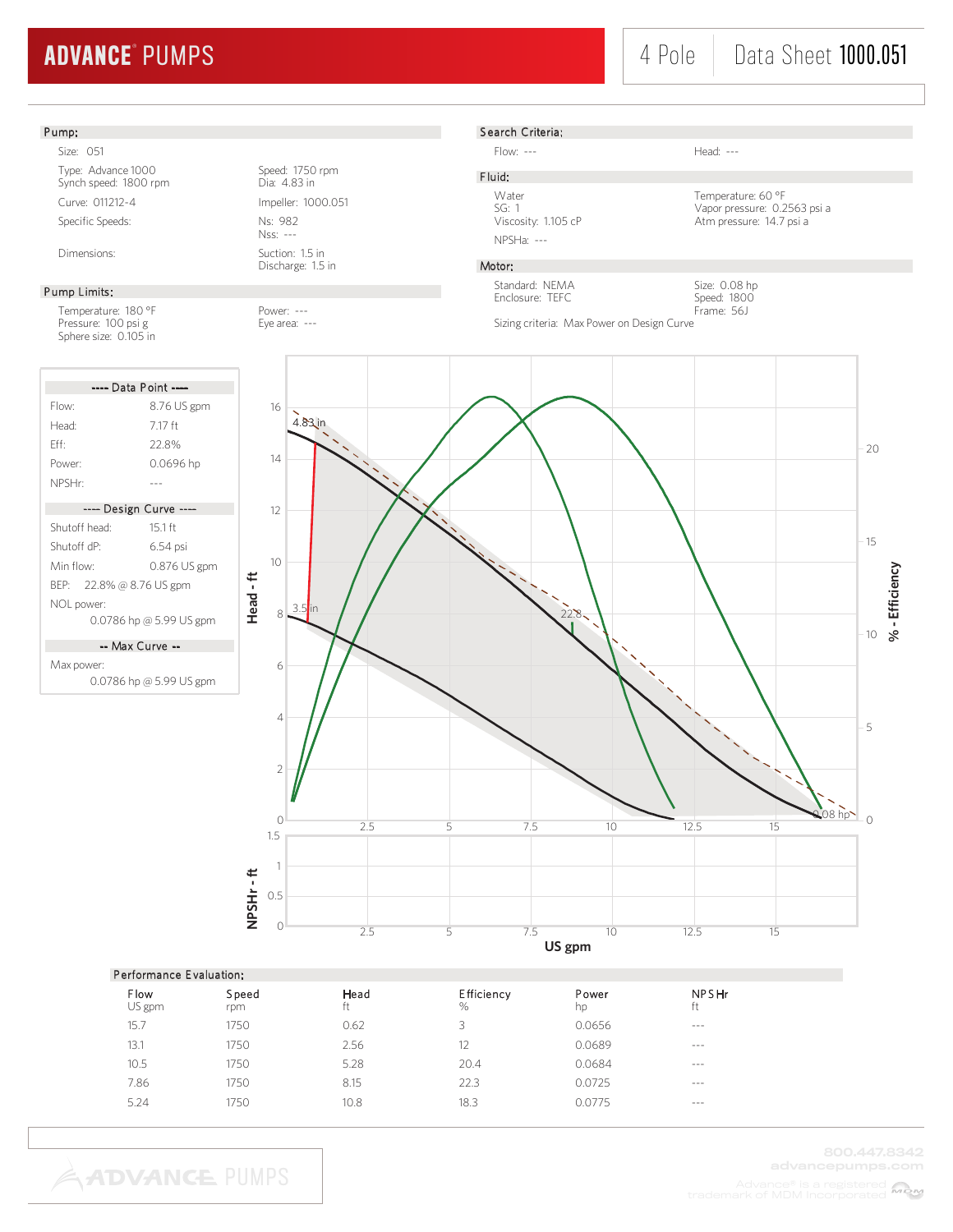

- Resin options enable this strong, durable, versatile unit to cover a broad range of fluid applications.
- The patented Impenatra® Seal properly handles challenging applications at a fraction of the cost of exotic alloys, by preventing fluids contact with metal parts.
- Ideal hydraulic coverage allows the Advance® 1000 to meet requirements where larger pumps are typically specified.

### Performance Envelope

- 22.5 GPM
- 16' Head
- 35% Peak Efficiency

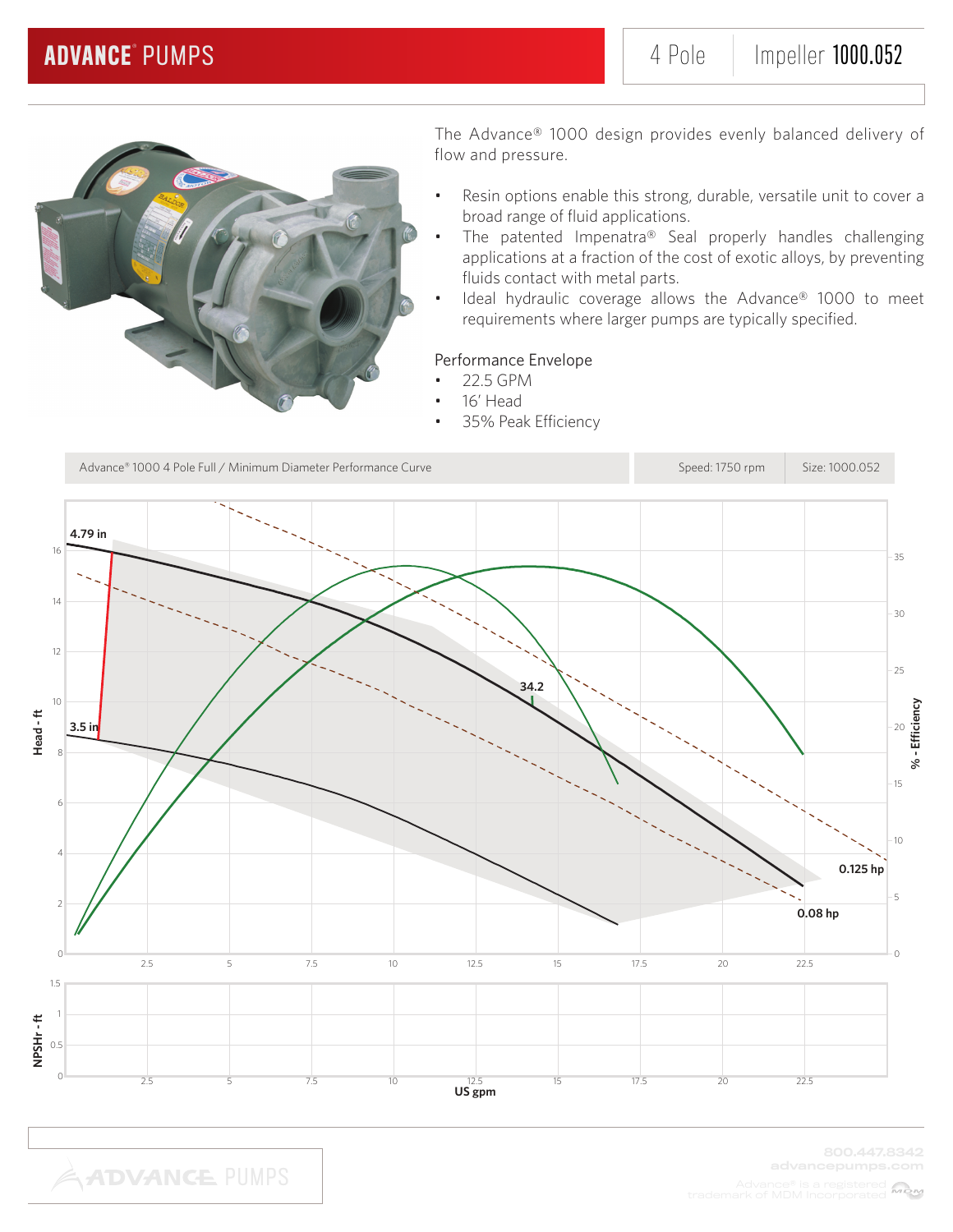## 4 Pole | Data Sheet 1000.052

#### Pump:

Size: 052 Type: Advance 1000<br>
Synch speed: 1800 rpm<br>
Dia: 4.79 in Synch speed: 1800 rpm Curve: 011212-9 Impeller: 1000.052 Specific Speeds: Ns: 1087

#### Pump Limits:

Temperature: 180 °F Power: ---<br>Pressure: 100 psi g Pressure: 100 psi g Pressure: 100 psi g Sphere size: 0.12 in

| ---- Data Point ----    |                        |  |  |  |  |
|-------------------------|------------------------|--|--|--|--|
| Flow:                   | 14.2 US gpm            |  |  |  |  |
| Head <sup>.</sup>       | 9 84 ft                |  |  |  |  |
| Fff                     | 34.2%                  |  |  |  |  |
| Power <sup>.</sup>      | 0.103 hp               |  |  |  |  |
| NPSHr <sup>.</sup>      |                        |  |  |  |  |
|                         |                        |  |  |  |  |
|                         | ---- Design Curve ---- |  |  |  |  |
| Shutoff head:           | $16.3$ ft              |  |  |  |  |
| Shutoff dP <sup>.</sup> | 7.06 psi               |  |  |  |  |
| Min flow <sup>.</sup>   | 1.42 US gpm            |  |  |  |  |

BEP: 34.2% @ 14.2 US gpm NOL power: 0.104 hp @ 12 US gpm

-- Max Curve --

Max power: 0.104 hp @ 12 US gpm

Nss: --- Dimensions: Suction: 1.5 in

Discharge: 1.5 in



Search Criteria:

Flow: --- Head: ---

F luid:

NPSHa: ---

Water Temperature: 60 °F<br>SG: 1 Vapor pressure: 0.2 SG: 1 Vapor pressure: 0.2563 psi a Atm pressure: 14.7 psi a

### Motor:

Standard: NEMA Enclosure: TEFC



Sizing criteria: Max Power on Design Curve



| Performance Evaluation: |              |            |                        |             |             |  |  |  |
|-------------------------|--------------|------------|------------------------|-------------|-------------|--|--|--|
| Flow<br>US gpm          | Speed<br>rpm | Head<br>ft | <b>Efficiency</b><br>% | Power<br>hp | NPSHr<br>ft |  |  |  |
| 21.6                    | 1750         | 3.44       | 20.5                   | 0.0887      | $- - - -$   |  |  |  |
| 18                      | 1750         | 6.63       | 31.1                   | 0.0967      | $- - - -$   |  |  |  |
| 14.4                    | 1750         | 9.68       | 34.1                   | 0.103       | $- - -$     |  |  |  |
| 10.8                    | 1750         | 12.3       | 32.1                   | 0.104       | $- - -$     |  |  |  |
| 7.2                     | 1750         | 14.1       | 25.2                   | 0.101       | $- - -$     |  |  |  |
|                         |              |            |                        |             |             |  |  |  |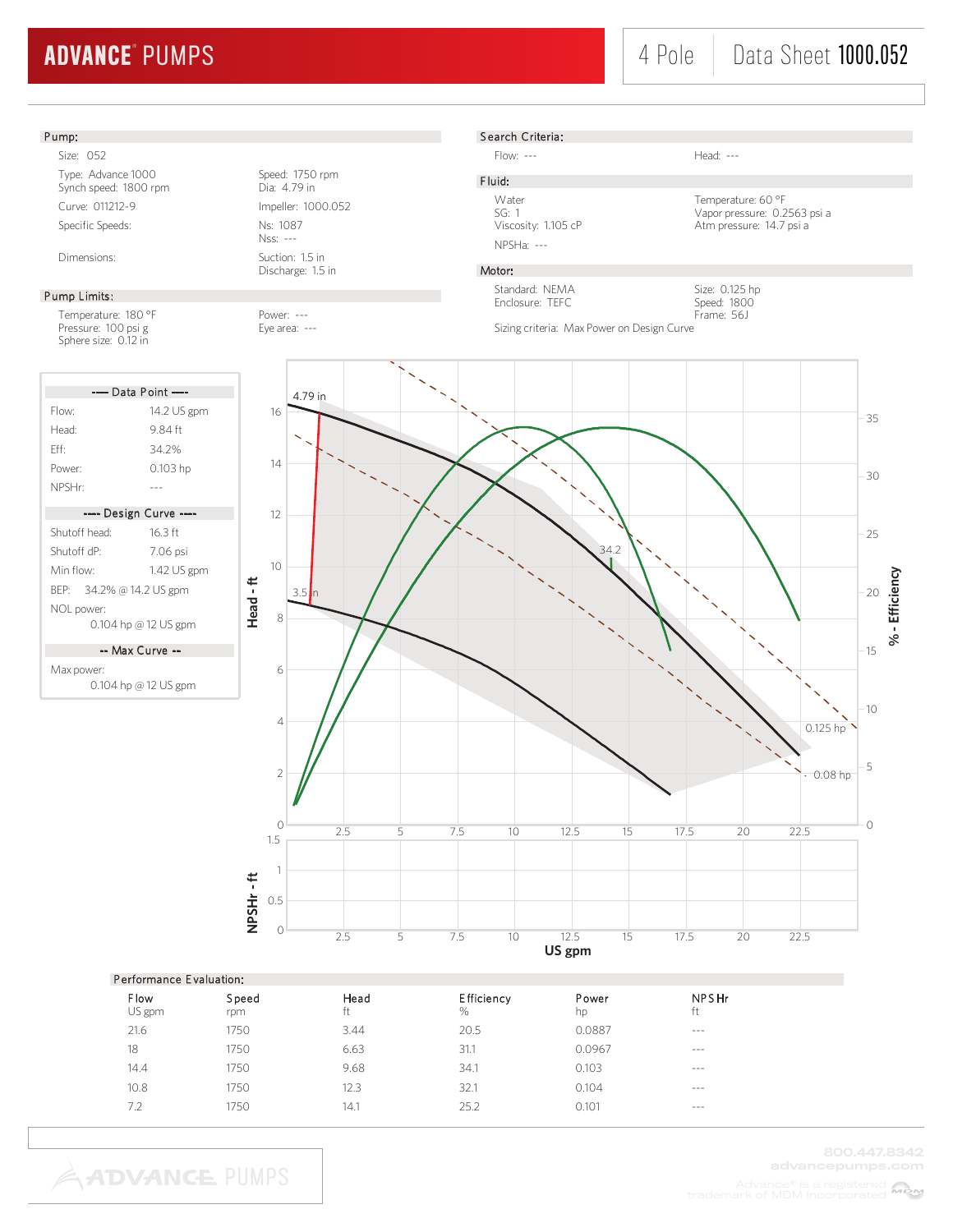

- Resin options enable this strong, durable, versatile unit to cover a broad range of fluid applications.
- The patented Impenatra® Seal properly handles challenging applications at a fraction of the cost of exotic alloys, by preventing fluids contact with metal parts.
- Ideal hydraulic coverage allows the Advance® 1000 to meet requirements where larger pumps are typically specified.

### Performance Envelope

- 41 GPM
	- 19' Head
- 50% Peak Efficiency

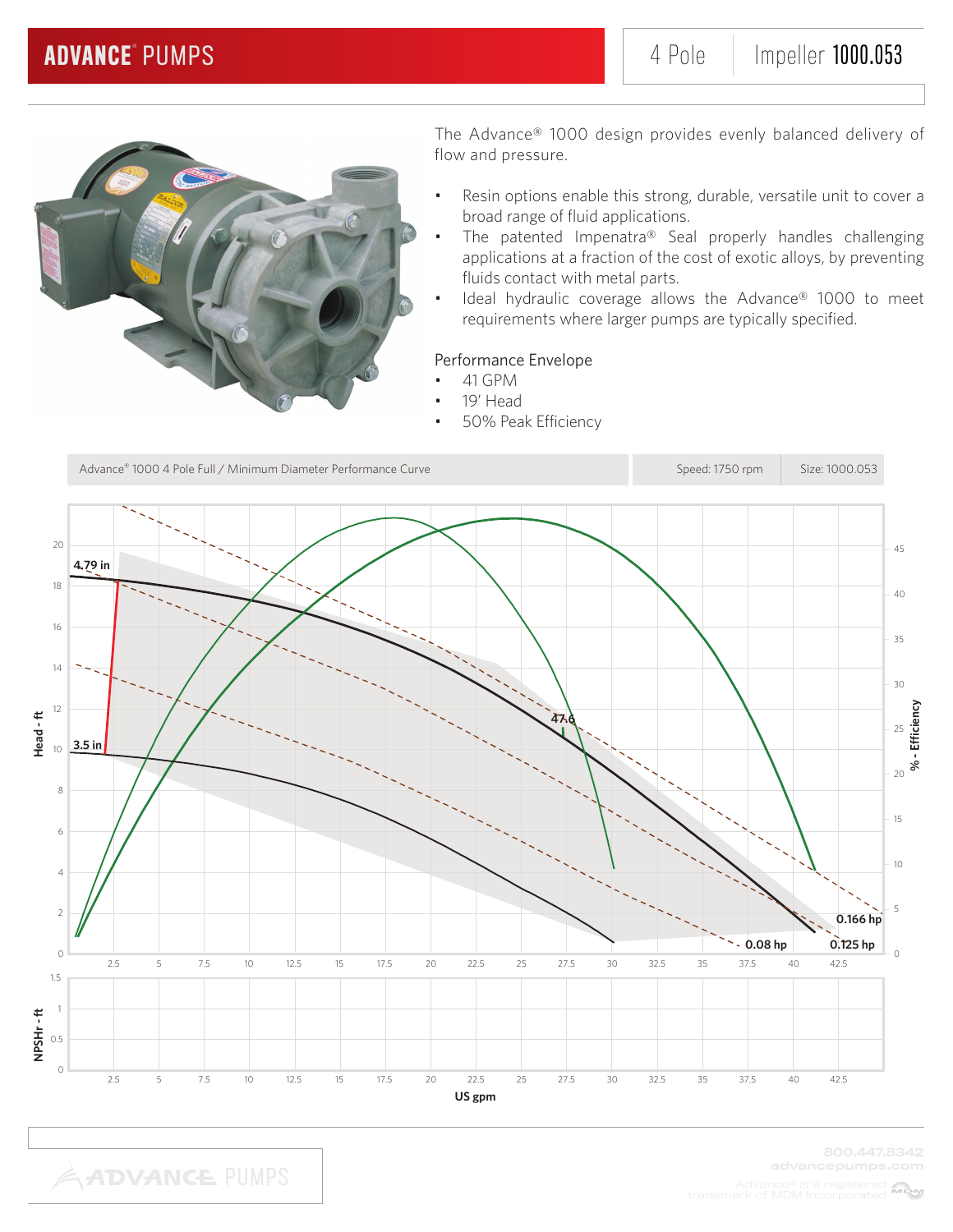## 4 Pole | Data Sheet 1000.053

#### Pump: Size: 053 Type: Advance 1000 Speed: 1750 rpm<br>Synch speed: 1800 rpm Dia: 4.79 in Synch speed: 1800 rpm Curve: 011213-6 Impeller: 1000.053 Specific Speeds: Ns: 1242 Nss: --- Dimensions: Suction: 1.5 in Discharge: 1.5 in Pump Limits: Temperature: 180 °F Power: ---Pressure: 100 psi g Eye area: ---Sphere size: 0.306 in S earch Criteria: Flow: --- Head: ---F luid: Water Temperature: 60 °F<br>SG: 1 Vapor pressure: 0.2 SG: 1 Vapor pressure: 0.2563 psi a<br>Viscosity: 1.105 cP 1.105 Atm pressure: 14.7 psi a Atm pressure: 14.7 psi a NPSHa: --- Motor: Size: 0.166 hp Speed: 1800 Frame: 56J Standard: NEMA Enclosure: TEFC Sizing criteria: Max Power on Design Curve ---- Data Point ----Flow: 27.3 US gpm Head: 10.6 ft Eff: 47.6% Power: 0.154 hp NPSHr: ------- Design Curve ---- Shutoff head: 18.5 ft Shutoff dP: 8.01 psi Min flow: 2.73 US gpm BEP: 47.6% @ 27.3 US gpm NOL power: 0.156 hp @ 20.5 US gpm -- Max Curve -- Max power: 0.156 hp @ 20.5 US gpm 1 1.5 **Head - ft %**20 0 5 10 15 25 30 35 40 45  $0$  5 10 15 20 25 30 35 40 2 4 30 6 25 8 10 20 12 15 14 16 10 18 5 20 47.6 4.79 in  $3.5$ 0.08 hp 0.125 hp .<br>0.166 hp<sup>-</sup>

#### Performance E valuation:

**NPSHr - ft**

NPSHr-ft

0.5

| Flow<br>US gpm | Speed<br>rpm | Head<br>ft | Efficiency<br>% | Power<br>hp | <b>NPSHr</b><br>ft |
|----------------|--------------|------------|-----------------|-------------|--------------------|
| 39.6           | 1750         | 2.22       | 16.3            | 0.124       | $- - -$            |
| 33             | 1750         | 6.89       | 39.7            | 0.143       | $- - -$            |
| 26.4           | 1750         | 11.1       | 47.5            | 0.154       | $- - -$            |
| 19.8           | 1750         | 14.4       | 46.3            | 0.155       | $- - -$            |
| 13.2           | 1750         | 16.6       | 38.1            | 0.144       | $- - -$            |
|                |              |            |                 |             |                    |

**US gpm**

 $0$  5 10 15 20 25 30 35 40

**- Efficiency**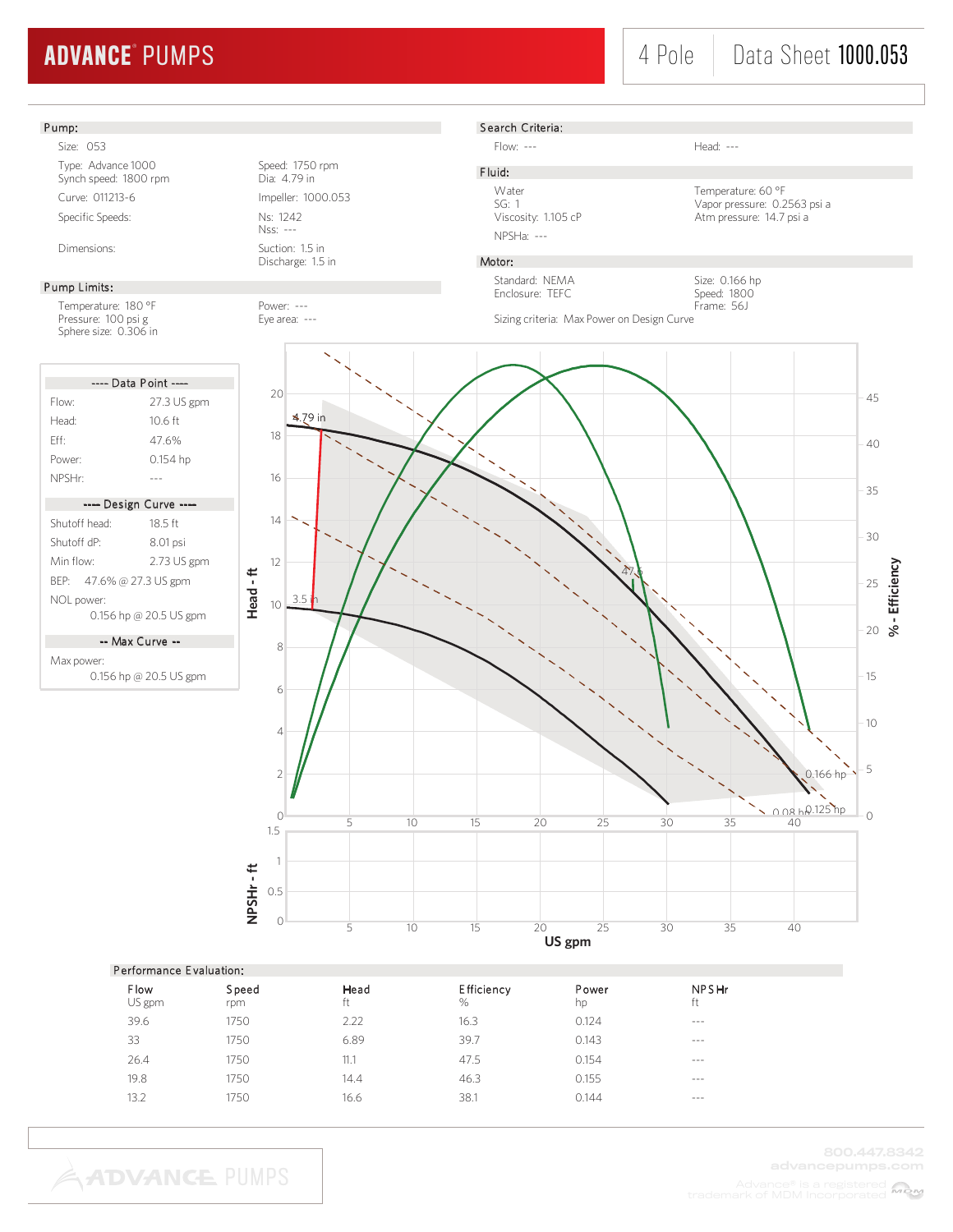

- Resin options enable this strong, durable, versatile unit to cover a broad range of fluid applications.
- The patented Impenatra® Seal properly handles challenging applications at a fraction of the cost of exotic alloys, by preventing fluids contact with metal parts.
- Ideal hydraulic coverage allows the Advance® 1000 to meet requirements where larger pumps are typically specified.

### Performance Envelope

- 48 GPM
	- 19' Head
- 54% Peak Efficiency

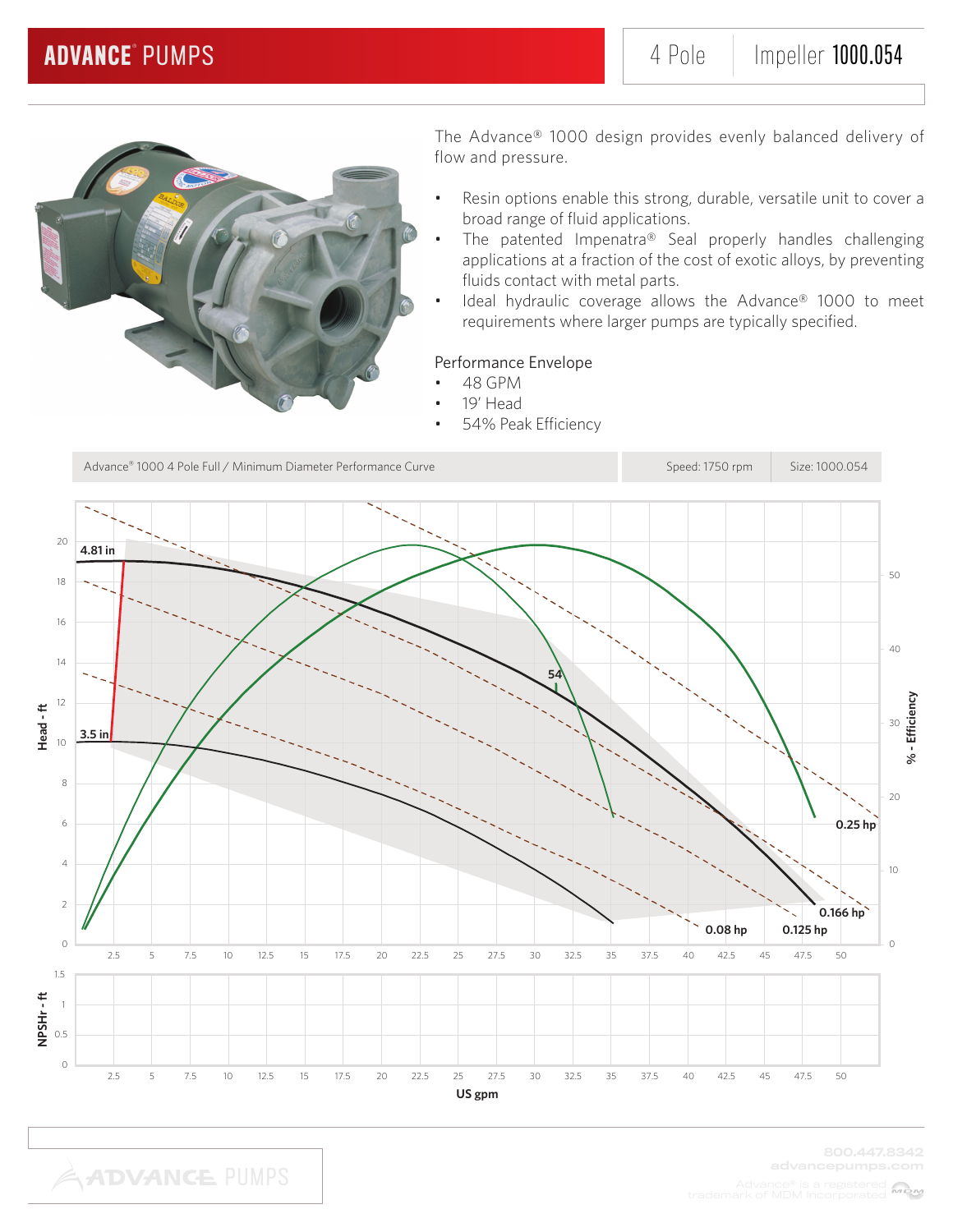## 4 Pole Data Sheet 1000.054

### Pump:

Size: 054 Type: Advance 1000 Speed: 1750 rpm Synch speed: 1800 rpm Dia: 4.81 in Curve: 011213-15 Impeller: 1000.054 Specific Speeds: Ns: 1305

#### Pump Limits:

Temperature: 180 °F Power: ---<br>Pressure: 100 psi g extends the Eye area: ---Pressure: 100 psi g Sphere size: 0.397 in

| ---- Data Point ----   |             |  |  |  |  |
|------------------------|-------------|--|--|--|--|
| Flow:                  | 31.4 US gpm |  |  |  |  |
| Head <sup>.</sup>      | $12.5$ ft   |  |  |  |  |
| Fff                    | 54%         |  |  |  |  |
| Power:                 | 0.184 hp    |  |  |  |  |
| NPSHr <sup>.</sup>     |             |  |  |  |  |
|                        |             |  |  |  |  |
|                        |             |  |  |  |  |
| ---- Design Curve ---- |             |  |  |  |  |
| Shutoff head:          | 19 ft       |  |  |  |  |
| Shutoff dP:            | 8.23 psi    |  |  |  |  |
| Min flow <sup>.</sup>  | 3.14 US gpm |  |  |  |  |
| BEP: 54% @ 31.4 US gpm |             |  |  |  |  |
| NOL power:             |             |  |  |  |  |

-- Max Curve --

Max power: 0.184 hp @ 31.4 US gpm

Nss: --- Dimensions: Suction: 1.5 in



#### S earch Criteria:

Flow: --- **Head: ---**

NPSHa: ---

Water Temperature: 60 °F<br>SG: 1 Vapor pressure: 0.2 SG: 1<br>Viapor pressure: 0.2563 psi a<br>Viscosity: 1.105 cP<br>Atm pressure: 14.7 psi a Atm pressure: 14.7 psi a

> Size: 0.25 hp Speed: 1800 Frame: 56J

### Motor:

F luid:

Standard: NEMA Enclosure: TEFC

Sizing criteria: Max Power on Design Curve



#### Performance E valuation:

**ADVANCE PUMPS** 

| Flow<br>US gpm | Speed<br>rpm | Head<br>ft | <b>Efficiency</b><br>$\%$ | Power<br>hp | NPSHr<br>ft |
|----------------|--------------|------------|---------------------------|-------------|-------------|
| 46.3           | 1750         | 3.5        | 25.9                      | 0.15        | $- - -$     |
| 38.6           | 1750         | 8.62       | 47.6                      | 0.175       | $- - -$     |
| 30.9           | 1750         | 12.7       | 53.8                      | 0.183       | $- - -$     |
| 23.2           | 1750         | 15.5       | 50.6                      | 0.179       | $- - -$     |
| 15.4           | 1750         | 17.6       | 41.7                      | 0.163       | $- - -$     |
|                |              |            |                           |             |             |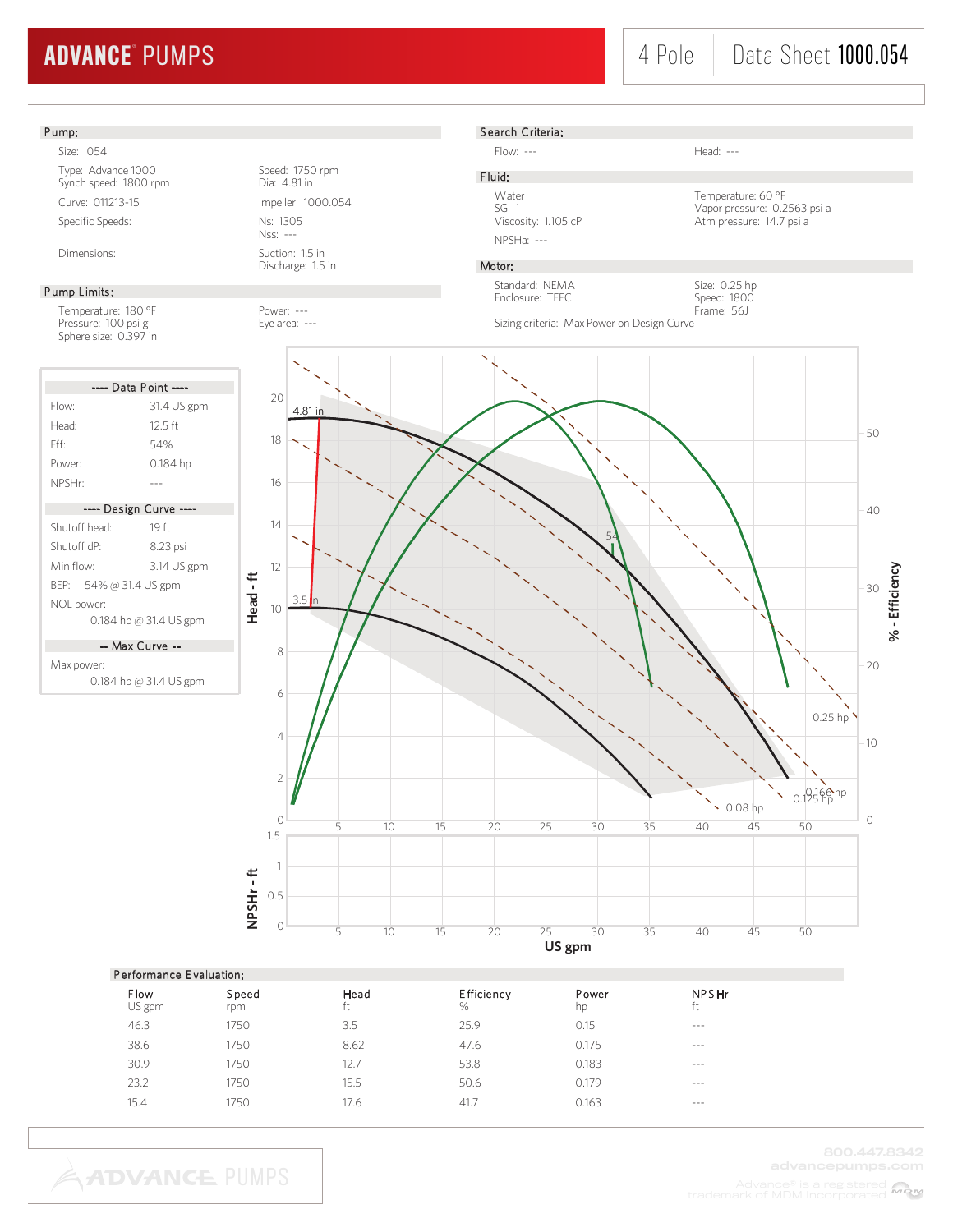

- Resin options enable this strong, durable, versatile unit to cover a broad range of fluid applications.
- The patented Impenatra® Seal properly handles challenging applications at a fraction of the cost of exotic alloys, by preventing fluids contact with metal parts.
- Ideal hydraulic coverage allows the Advance® 1000 to meet requirements where larger pumps are typically specified.

### Performance Envelope

- 61 GPM
	- 19' Head
- 55% Peak Efficiency

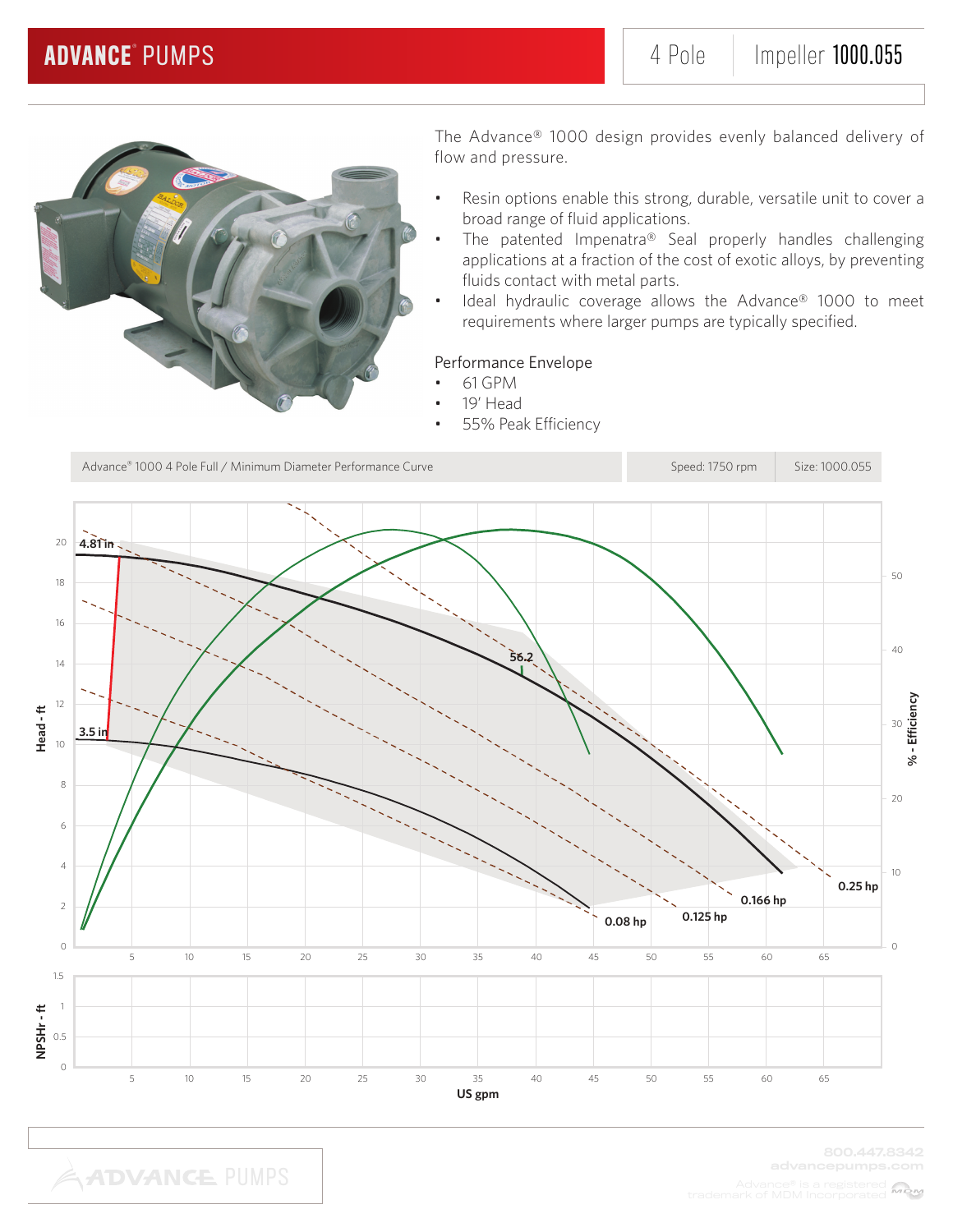## 4 Pole | Data Sheet 1000.055

### Pump:

Size: 055

Type: Advance 1000 Speed: 1750 rpm Synch speed: 1800 rpm Dia: 4.81 in Curve: 011214-04 Impeller: 1000.055 Specific Speeds: Ns: 1488

#### Pump Limits:

Temperature: 180 °F Power: ---<br>Pressure: 100 psi g extends the Eye area: ---Pressure: 100 psi g Sphere size: 0.306 in

| ---- Data Point ----     |             |  |  |  |  |
|--------------------------|-------------|--|--|--|--|
| Flow:                    | 38.8 US gpm |  |  |  |  |
| Head <sup>.</sup>        | 13 4 ft     |  |  |  |  |
| Fff                      | 562%        |  |  |  |  |
| Power:                   | 0.234 hp    |  |  |  |  |
| NPSHr:                   |             |  |  |  |  |
| ---- Design Curve ----   |             |  |  |  |  |
|                          |             |  |  |  |  |
| Shutoff head:            | 194 ft      |  |  |  |  |
| Shutoff dP <sup>.</sup>  | 8.4 psi     |  |  |  |  |
| Min flow <sup>.</sup>    | 3.88 US gpm |  |  |  |  |
| BEP: 56.2% @ 38.8 US gpm |             |  |  |  |  |
| NOL power:               |             |  |  |  |  |
| 0.238 hp @ 48.8 US gpm   |             |  |  |  |  |

-- Max Curve --

Max power: 0.238 hp @ 48.8 US gpm

Nss: --- Dimensions: Suction: 1.5 in

Discharge: 1.5 in

S earch Criteria:

Flow: --- Head: ---

F luid:

Water **Temperature: 60 °F** SG: 1 Vapor pressure: 0.2563 psi a Viscosity: 1.105 cP Atm pressure: 14.7 psi a

#### Motor:

NPSHa: ---

Standard: NEMA Enclosure: TEFC

Size: 0.25 hp Speed: 1800 Frame: 56J





| Performance Evaluation: |  |
|-------------------------|--|
|-------------------------|--|

| .<br>_ . _ . _ _ |              |            |                        |             |                    |
|------------------|--------------|------------|------------------------|-------------|--------------------|
| Flow<br>US gpm   | Speed<br>rpm | Head<br>ft | <b>Efficiency</b><br>% | Power<br>hp | <b>NPSHr</b><br>ft |
| 58.9             | 1750         | 4.87       | 31                     | 0.221       | $- - -$            |
| 49.1             | 1750         | 9.7        | 50.5                   | 0.237       | $- - -$            |
| 39.3             | 1750         | 13.2       | 56                     | 0.234       | $- - -$            |
| 29.5             | 1750         | 15.7       | 53.6                   | 0.218       | $- - -$            |
| 19.6             | 1750         | 17.5       | 45.2                   | 0.192       | $- - -$            |
|                  |              |            |                        |             |                    |

**ADVANCE PUMPS**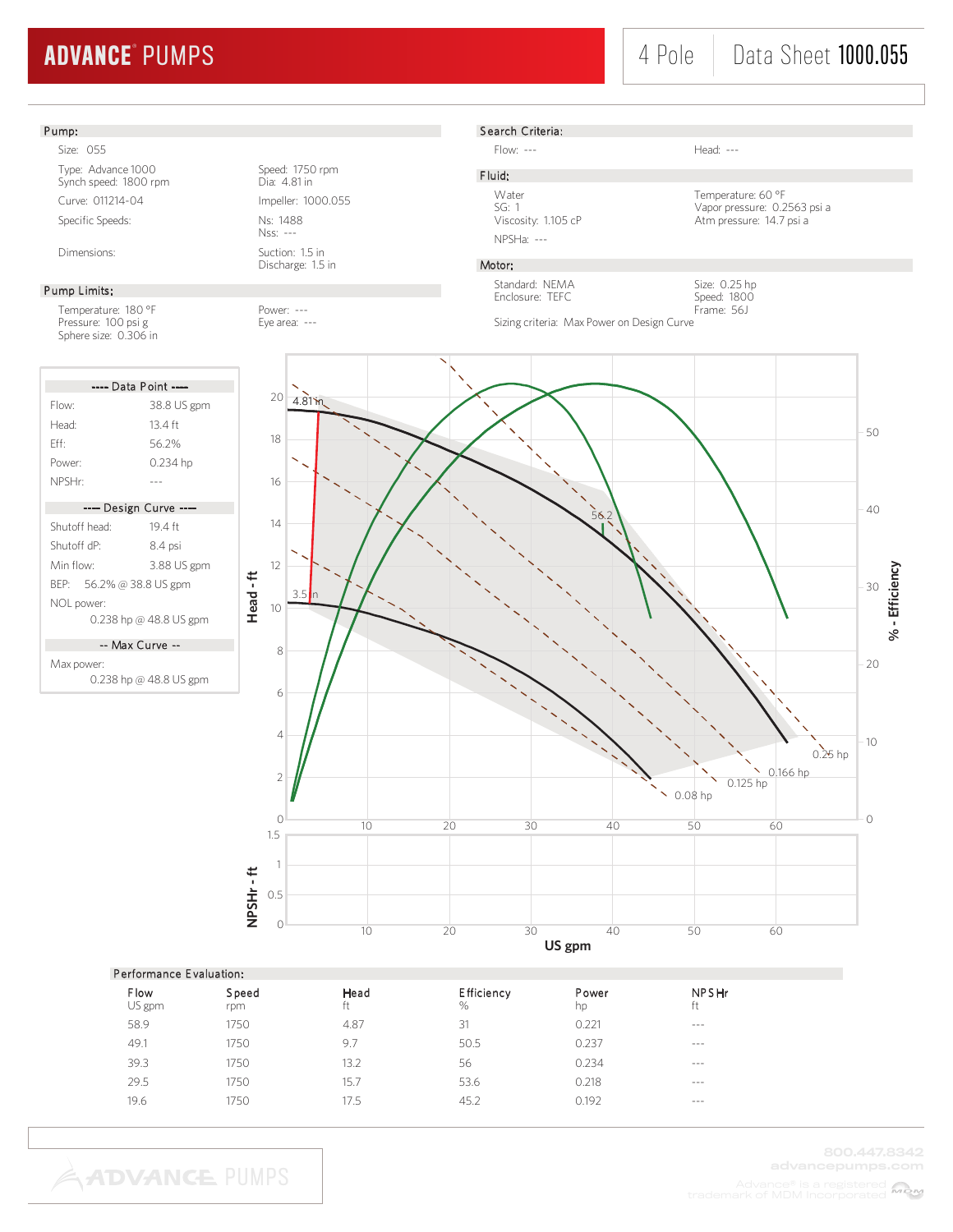

- Resin options enable this strong, durable, versatile unit to cover a broad range of fluid applications.
- The patented Impenatra® Seal properly handles challenging applications at a fraction of the cost of exotic alloys, by preventing fluids contact with metal parts.
- Ideal hydraulic coverage allows the Advance® 1000 to meet requirements where larger pumps are typically specified.

### Performance Envelope

- 69 GPM
	- 21' Head
- 60% Peak Efficiency

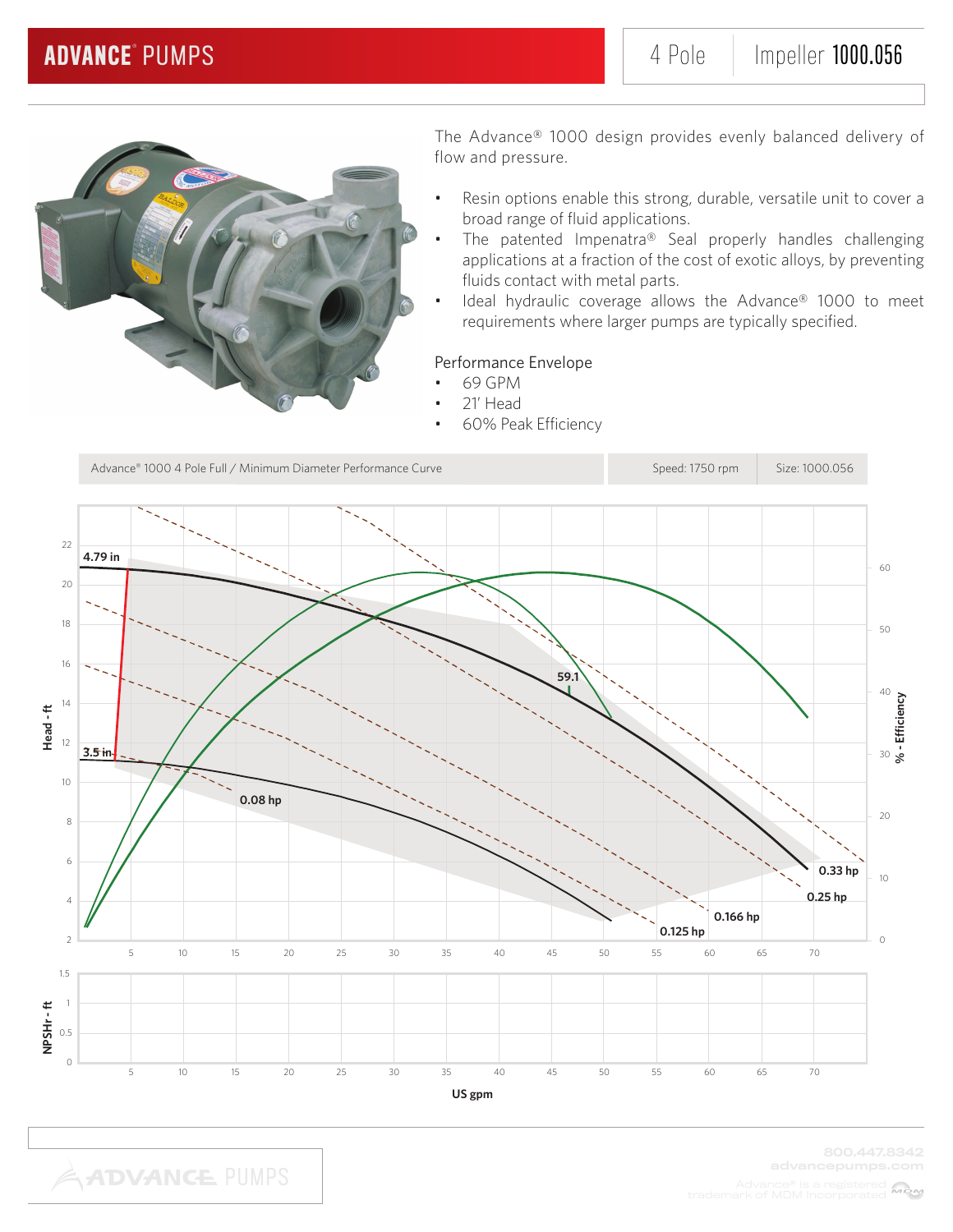## 4 Pole Data Sheet 1000.056

#### Pump:

Size: 056

Type: Advance 1000 Speed: 1750 rpm Synch speed: 1800 rpm Dia: 4.79 in Curve: 011214-10 Impeller: 1000.056 Specific Speeds: Ns: 1430

#### Pump Limits:

Temperature: 180 °F Power: ---<br>Pressure: 100 psi g extends the Eye area: ---Pressure: 100 psi g Sphere size: 0.388 in

| ---- Data Point ----     |             |  |  |  |  |
|--------------------------|-------------|--|--|--|--|
| Flow:                    | 46.7 US gpm |  |  |  |  |
| Head:                    | 14 4 ft     |  |  |  |  |
| Fff                      | 591%        |  |  |  |  |
| Power:                   | 0.287 hp    |  |  |  |  |
| NPSHr:                   |             |  |  |  |  |
| ---- Design Curve ----   |             |  |  |  |  |
| Shutoff head:            | $209$ ft    |  |  |  |  |
| Shutoff dP <sup>.</sup>  | 9.05 psi    |  |  |  |  |
| Min flow:                | 4.67 US gpm |  |  |  |  |
| BEP: 59.1% @ 46.7 US gpm |             |  |  |  |  |
| NOL power:               |             |  |  |  |  |

0.289 hp @ 57.9 US gpm

-- Max Curve --

Max power: 0.289 hp @ 57.9 US gpm

Nss: --- Dimensions: Suction: 1.5 in

Discharge: 1.5 in



Flow: --- Head: ---

F luid: NPSHa: ---

Water Temperature: 60 °F SG: 1 Vapor pressure: 0.2563 psi a Viscosity: 1.105 cP Atm pressure: 14.7 psi a

> Size: 0.33 hp Speed: 1800

#### Motor:

Standard: NEMA Enclosure: TEFC

Frame: 56J Sizing criteria: Max Power on Design Curve



### Performance E valuation:

| <b>Flow</b><br>US gpm | Speed<br>rpm | Head<br>ft | Efficiency<br>$\%$ | Power<br>hp | <b>NPSHr</b><br>ft |  |
|-----------------------|--------------|------------|--------------------|-------------|--------------------|--|
| 66.6                  | 1750         | 6.82       | 40.2               | 0.277       | $- - -$            |  |
| 55.5                  | 1750         | 11.4       | 54.9               | 0.288       | $---$              |  |
| 44.4                  | 1750         | 15         | 58.7               | 0.283       | $- - -$            |  |
| 33.3                  | 1750         | 17.5       | 55.3               | 0.264       | $- - -$            |  |
| 22.2                  | 1750         | 19.2       | 45.3               | 0.233       | $- - -$            |  |
|                       |              |            |                    |             |                    |  |

**ADVANCE PUMPS**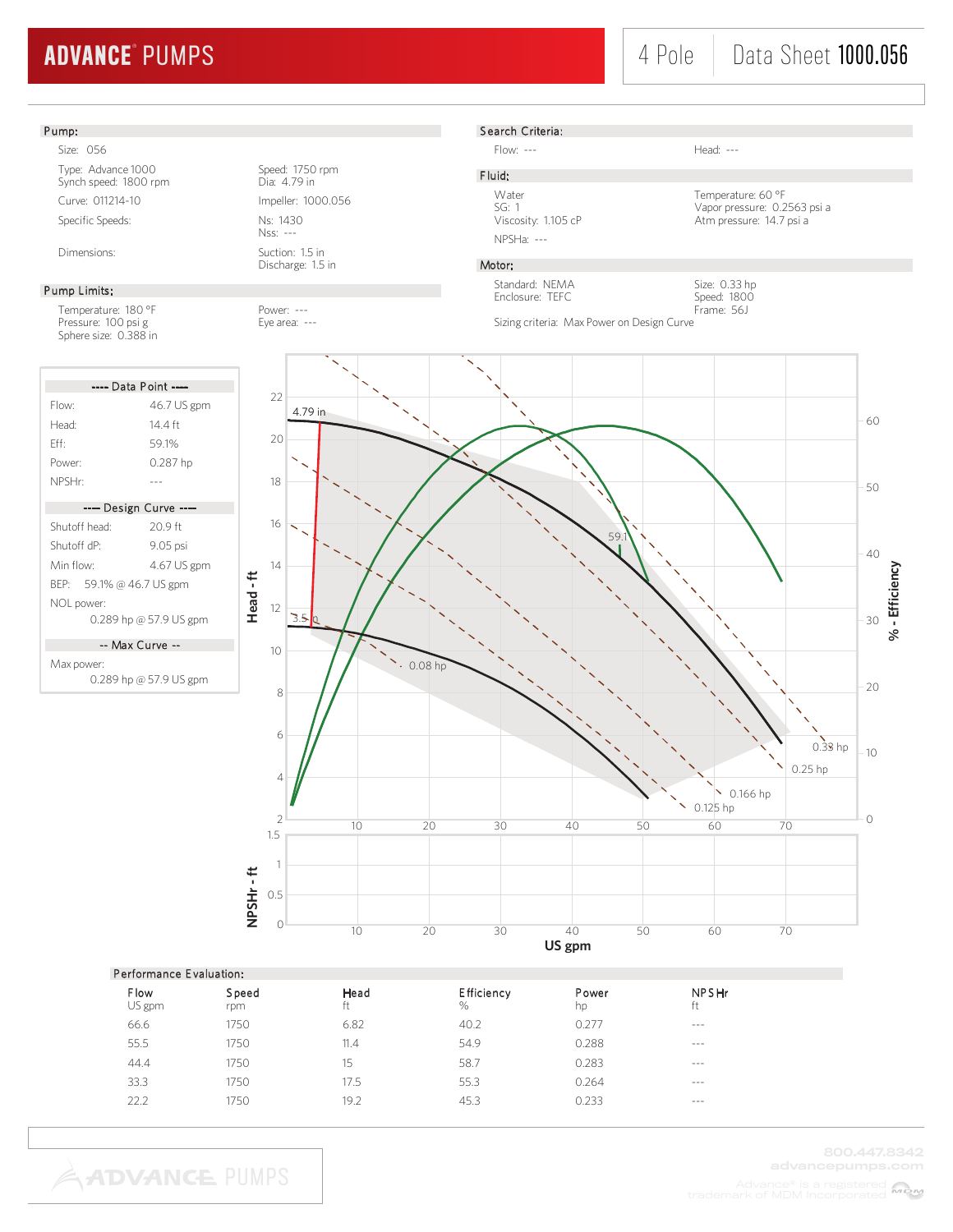

- Resin options enable this strong, durable, versatile unit to cover a broad range of fluid applications.
- The patented Impenatra® Seal properly handles challenging applications at a fraction of the cost of exotic alloys, by preventing fluids contact with metal parts.
- Ideal hydraulic coverage allows the Advance® 1000 to meet requirements where larger pumps are typically specified.

### Performance Envelope

- 60 GPM
- 17' Head
- 40% Peak Efficiency

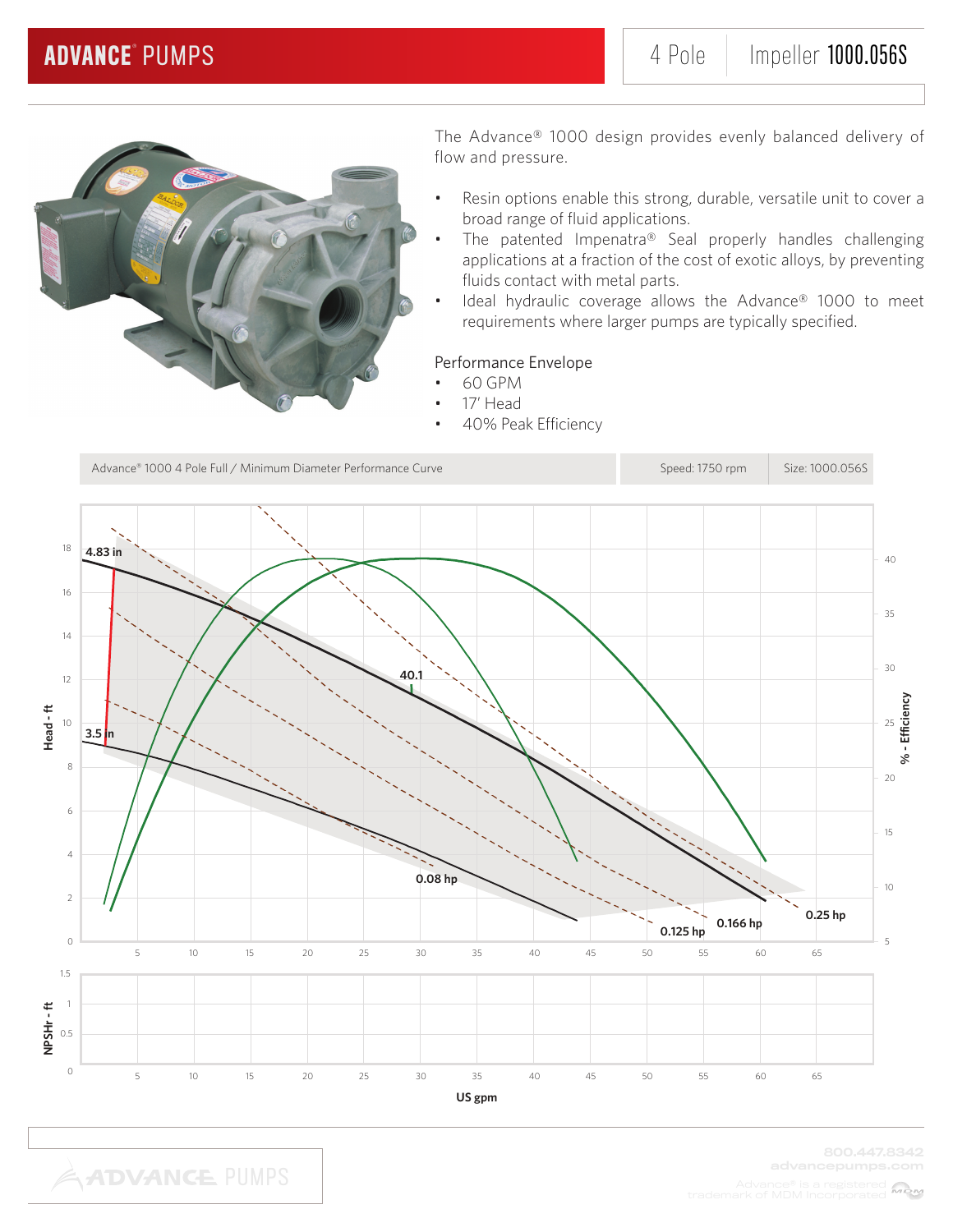### Pump:

Size: 056S

Type: Advance 1000 Speed: 1750 rpm Synch speed: 1800 rpm Dia: 4.83 in Curve: 011207-1 Impeller: 1000.056S Specific Speeds: Ns: 1697

#### Pump Limits:

Temperature: 180 °F Power: ---<br>Pressure: 100 psi g extends the Eye area: ---Pressure: 100 psi g extending the Eye area: ---Sphere size: 0.484 in

| ---- Data Point ----     |             |  |  |  |  |
|--------------------------|-------------|--|--|--|--|
| Flow:                    | 29.2 US gpm |  |  |  |  |
| Head <sup>.</sup>        | 11 3 ft     |  |  |  |  |
| Fff                      | 40.1%       |  |  |  |  |
| Power:                   | 0.209 hp    |  |  |  |  |
| NPSHr <sup>.</sup>       |             |  |  |  |  |
|                          |             |  |  |  |  |
| ---- Design Curve ----   |             |  |  |  |  |
|                          |             |  |  |  |  |
| Shutoff head:            | $17.5$ ft   |  |  |  |  |
| Shutoff dP <sup>.</sup>  | 7.58 psi    |  |  |  |  |
| Min flow <sup>.</sup>    | 2.92 US gpm |  |  |  |  |
| BEP: 40.1% @ 29.2 US gpm |             |  |  |  |  |
| NOL power:               |             |  |  |  |  |

-- Max Curve --

Max power:

0.236 hp @ 50.8 US gpm

Nss: --- Dimensions: Suction: 1.5 in

Discharge: 1.5 in

S earch Criteria:

Flow: --- Head: ---

F luid:

NPSHa: ---

Water **Temperature: 60 °F** SG: 1 Vapor pressure: 0.2563 psi a Viscosity: 1.105 cP Atm pressure: 14.7 psi a

### Motor:

Standard: NEMA Enclosure: TEFC

Size: 0.25 hp Speed: 1800 Frame: 56J





| Performance Evaluation: |  |
|-------------------------|--|
|                         |  |

| Flow<br>US gpm | Speed<br>rpm | Head<br>ft | Efficiency<br>$\%$ | Power<br>hp | <b>NPSHr</b><br>ft |
|----------------|--------------|------------|--------------------|-------------|--------------------|
| 58.1           | 1750         | 2.63       | 16                 | 0.232       | $- - -$            |
| 48.4           | 1750         | 5.71       | 29.8               | 0.234       | $\cdots$           |
| 38.7           | 1750         | 8.74       | 38.2               | 0.224       | $- - -$            |
| 29             | 1750         | 11.4       | 40.1               | 0.208       | $- - -$            |
| 19.4           | 1750         | 13.8       | 37.3               | 0.181       | $- - -$            |
|                |              |            |                    |             |                    |

**ADVANCE PUMPS**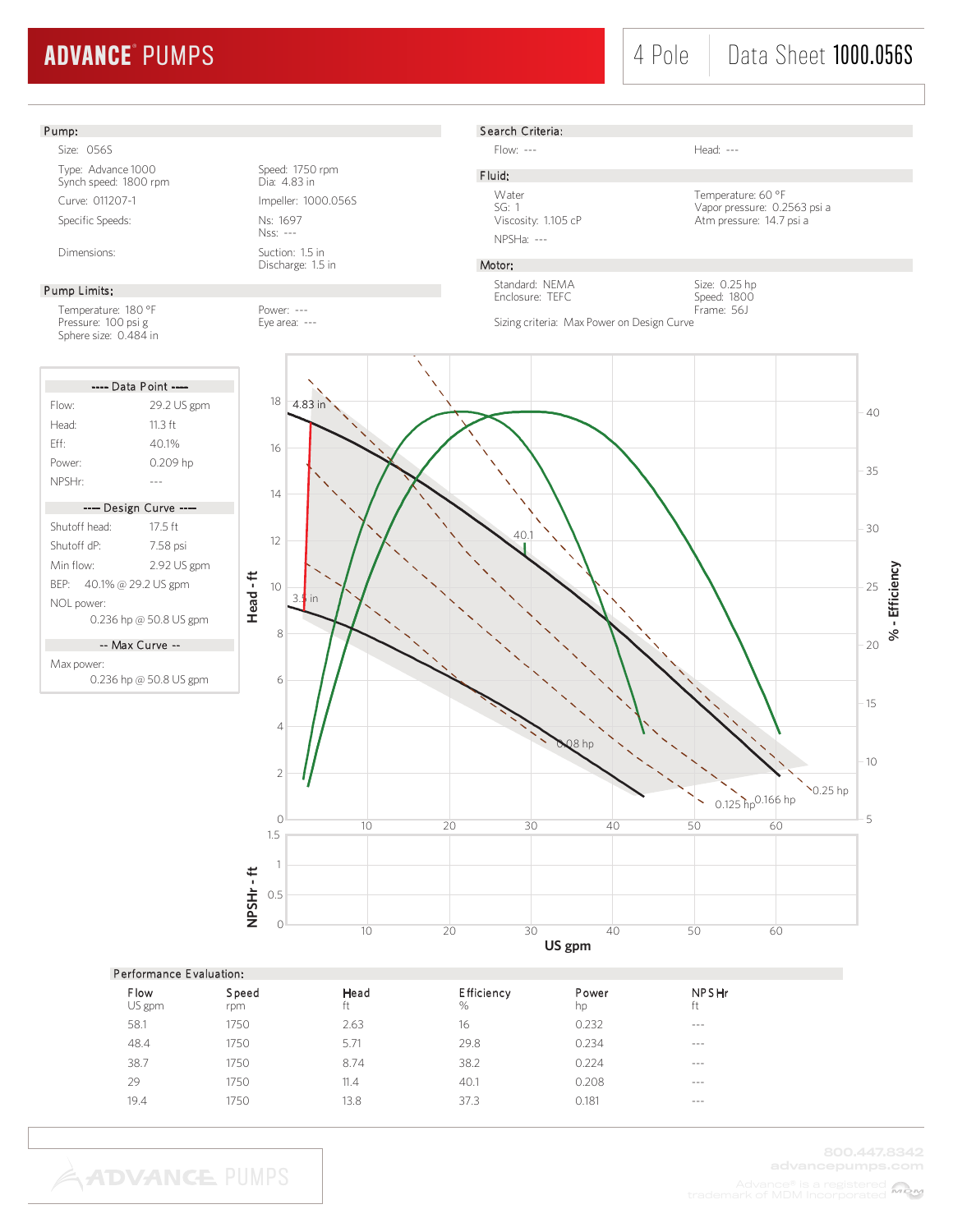

- Resin options enable this strong, durable, versatile unit to cover a broad range of fluid applications.
- The patented Impenatra® Seal properly handles challenging applications at a fraction of the cost of exotic alloys, by preventing fluids contact with metal parts.
- Ideal hydraulic coverage allows the Advance® 1000 to meet requirements where larger pumps are typically specified.

### Performance Envelope

- 77 GPM
- 21' Head
- 60% Peak Efficiency



**ADVANCE PUMPS** 

MOM